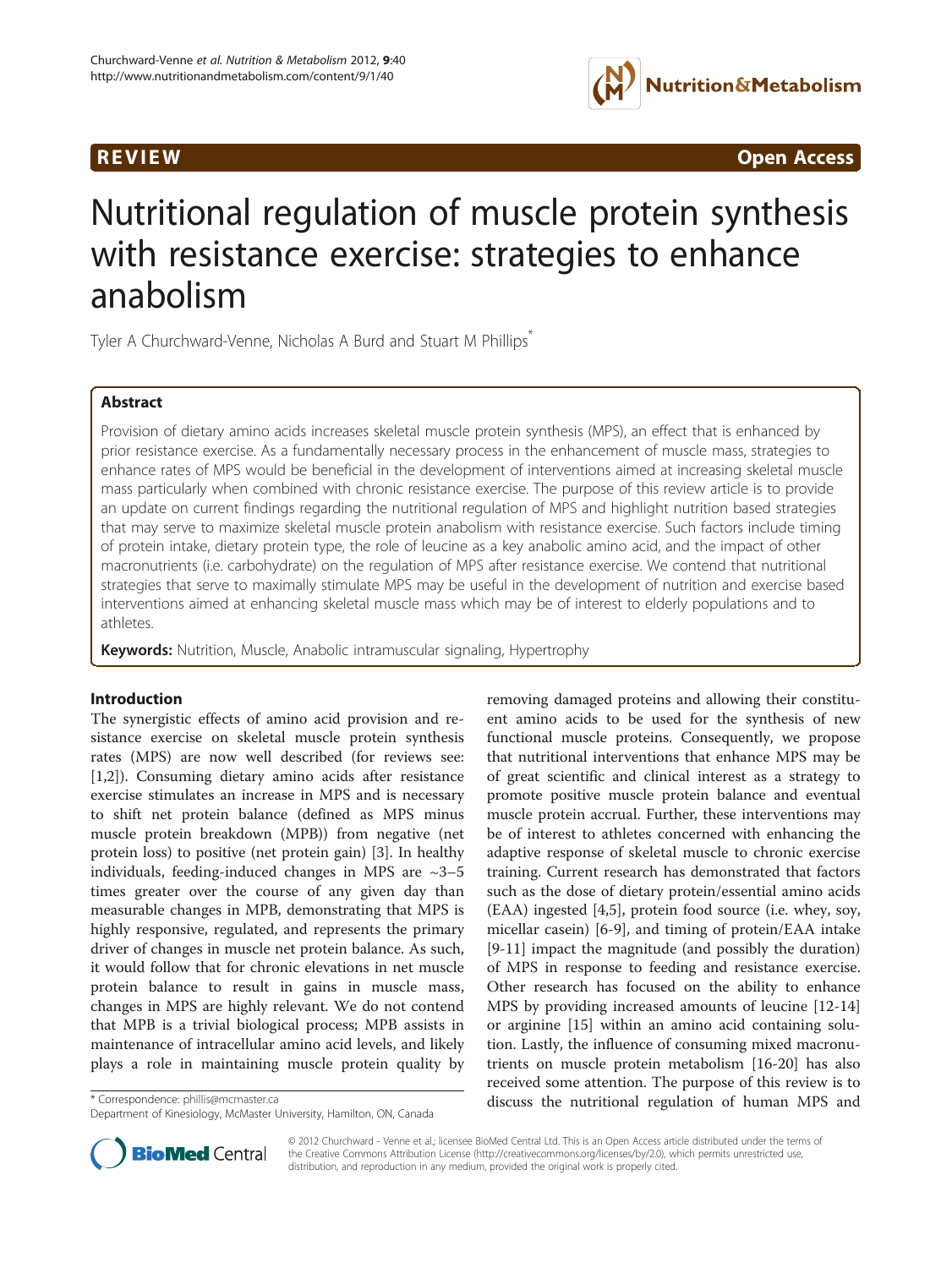provide an update on nutritional strategies that may serve to maximize MPS with feeding and resistance exercise.

# Redefining the 'window of anabolic potential' after resistance exercise

Although the amino acid mediated increase in MPS is transient, lasting only a few hours at most [[21-23](#page-6-0)], the contractile activity associated with intense resistance exercise results in increased rates of MPS that are sustained for  $~18$  h in the fasted state in young participants [[24\]](#page-6-0). It is now unequivocal that immediate post-exercise amino acid provision is an effective nutrition based strategy to enhance MPS above rates observed with exercise alone [[3,5,](#page-5-0)[25\]](#page-6-0). The importance of early post-exercise protein ingestion relates to the fact that exercisemediated increases in rates of MPS are greatest immediately after exercise  $(\sim 100 - 150\%$  above basal rates) [\[2](#page-5-0)], and thus the synergistic effects of exercise and feeding on MPS are likely greatest during this time-period. However, since resistance exercise increases MPS for up to  $\sim$ 48 h [\[24\]](#page-6-0) consumption of dietary amino acids 24 - 48 h post-exercise recovery would also likely convey the same synergistic effects on MPS as those that are observed when amino acids are provided immediately after resistance exercise [[7,8,](#page-5-0)[25,26\]](#page-6-0). As shown in Figure 1, the synergistic enhancement of pre-existing resistance exerciseinduced elevations in MPS by protein provision is greatest immediately post-exercise and wanes over time, but may still be present up to 48 h later. We have recently shown that feeding 15 g of whey protein, a less than optimally effective dose of protein for maximizing MPS [\[5](#page-5-0)],  $\sim$ 24 h after acute resistance exercise results in a greater stimulation of myofibrillar (contractile proteins of skeletal muscle) protein synthesis than the same dose



provided at rest [\[27](#page-6-0)] (Figure 2). However, the effect of enhanced sensitivity to protein ingestion induced by prior resistance exercise performed 24 h earlier was independent of the amount of weight lifted. Specifically, resistance exercise was performed at a relatively high load (90FAIL) or low load (30FAIL), but both regimens were performed to volitional fatigue. Thus, irrespective of exercise load, the ultimate result was eventual similar increases in muscle fibre recruitment [\[28](#page-6-0)]. Future research should examine if there are age-related differences in the ability of resistance exercise to convey an enhanced sensitivity of MPS to protein ingestion when consumed ~24 h after exercise, and whether this effect is influenced by the type of protein consumed as these results would be relevant to increasing our understanding of the factors involved in age-related muscle loss.

Overnight nutrient provision may also represent an effective nutritional strategy to stimulate MPS, and thus increase the 'window of anabolic opportunity' by promoting a greater muscle net protein balance over the course of 24 h. Previous research has shown that overnight MPS rates are quite low [[29\]](#page-6-0), however both intragastric protein provision during sleep [\[30](#page-6-0)], and oral protein ingestion after resistance exercise immediately before bed [\[31](#page-6-0)] are followed by normal protein digestion and absorption kinetics and an overnight stimulation of MPS. Therefore, we contend that properly planned

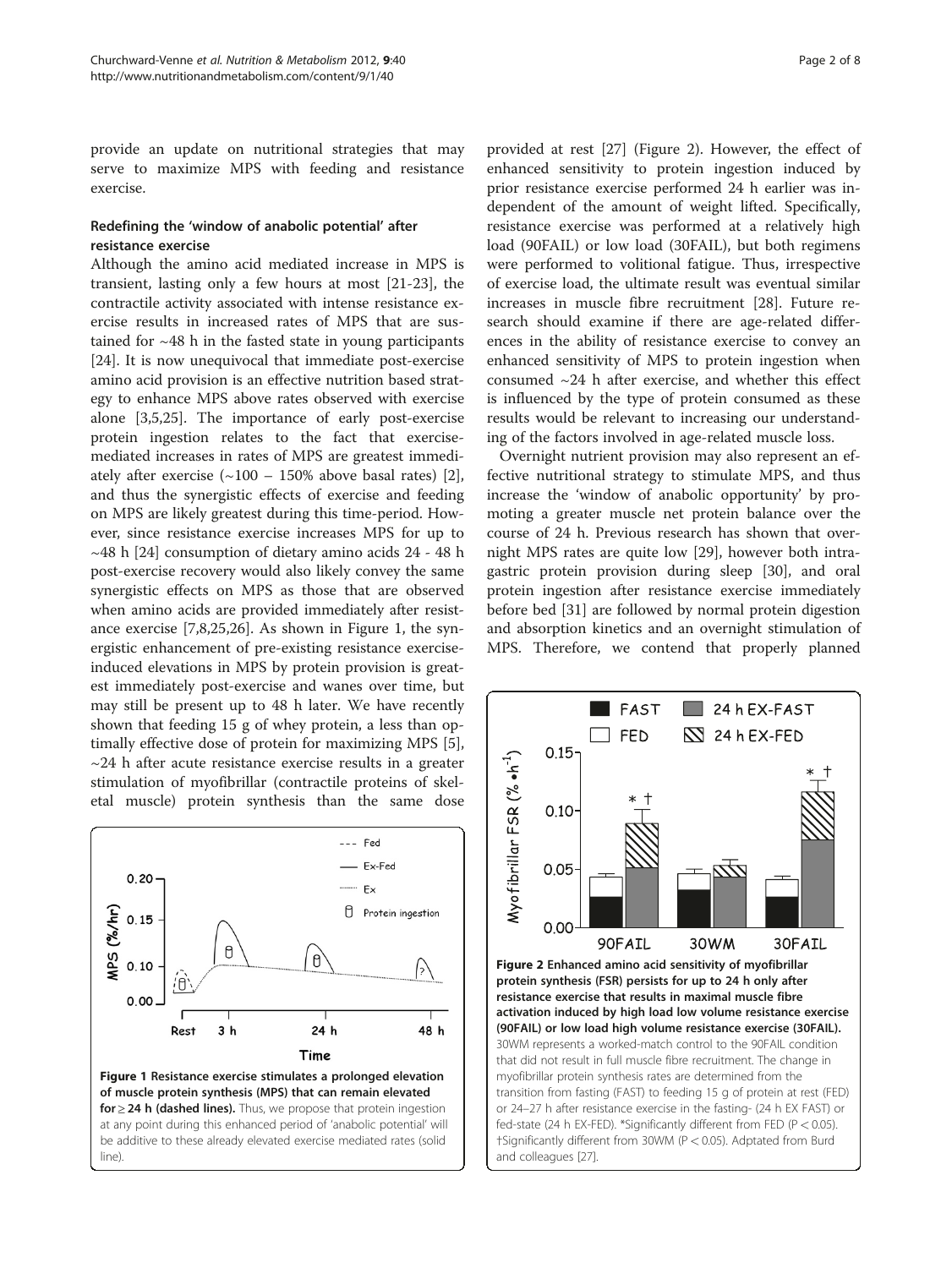protein/EAA provision, not only immediately after, but up to  $\sim$ 24 h following exercise should be carefully considered as a dietary strategy to maximally stimulate exercise-induced rates of MPS.

# Mechanisms underpinning the enhanced sensitivity of skeletal muscle after exercise

Dietary amino acids and insulin are major nutrientregulated effectors of MPS and MPB and recent work has shed light on the molecular pathways involved in regulating the amino acid and contraction-induced increase in MPS. A comprehensive review of the molecular regulation of MPS in response to nutrition and exercise is beyond the scope of this article but can be found elsewhere [\[32\]](#page-6-0). The protein kinase mTORC1 serves as a critical point of integration from a wide range of signals that promote MPS, including dietary amino acids [\[33\]](#page-6-0) and muscle contraction [\[34\]](#page-6-0). Specifically, mTORC1 regulates MPS by phosphorylation of downstream protein effectors such as p70S6k and 4E-BP1 that are involved in translation initiation of MPS. Further, blocking mTOR activity with the drug rapamycin blocks both the contraction [\[34](#page-6-0)], and EAA [\[33](#page-6-0)] mediated increase in human MPS, demonstrating the essentiality of this kinase in the regulation of MPS. To date, several studies have demonstrated that amino acid provision after resistance exercise and the subsequent increase in MPS are associated with enhanced phosphorylation of components of the mTOR signaling cascade above levels that are observed following exercise without nutrients [[26,35-37\]](#page-6-0). However, dissociation between direct measures of rates of MPS and the extent of muscle anabolic signaling molecule phosphorylation has been reported previously [\[13](#page-5-0)[,38](#page-6-0)]. Further, exactly how amino acids are able to activate mTORC1 to increase MPS is not understood, although MAP4K3 [[39\]](#page-6-0), vacuolar sorting protein 34 (Vps34) [[40,41](#page-6-0)], and Rag GTPases [\[42](#page-6-0)] are signaling proteins that are candidate amino acid 'sensors' capable of responding to changes in amino acid concentration with subsequent activation of mTORC1. In addition, the mRNA expression of select skeletal muscle amino acid transporters such as LAT1 (SLC7A5), SNAT2 (SLC38A2), CD98 (SLC3A2), and PAT1 (SLC36A1) has been reported to be increased following EAA ingestion [[43\]](#page-6-0) and resistance exercise [\[44](#page-6-0)] in human skeletal muscle. These transporters may play an important role in the regulation of human muscle protein metabolism based on their ability to transport amino acids across the cell membrane, and relay signals to downstream targets thought to regulate MPS [[45](#page-6-0)]. An increase in the protein levels of some of these amino acid transporters has also been observed following EAA ingestion [[43\]](#page-6-0) and resistance exercise [\[44](#page-6-0)], however it is currently unclear whether increases in mRNA and protein expression of these transporters are associated with enhanced amino acid transport capacity. Clearly, further research is needed to define the functional and physiological significance of these transporters in the nutrition and exercise mediated regulation of MPS.

# Optimizing MPS: the role of protein source

The ingestion of dietary proteins including whey [[5-8,](#page-5-0)[21,27,46](#page-6-0),[47\]](#page-6-0), egg albumin [[5\]](#page-5-0), soy [[7,8\]](#page-5-0), casein [[6,8](#page-5-0)], and beef [[48,49](#page-6-0)] are all able to stimulate MPS. However, dietary proteins from different sources differ in their capacity to stimulate MPS both at rest [[6-8\]](#page-5-0) and following resistance exercise [\[7,8\]](#page-5-0). For example, work from our lab has shown that whey protein [\[8](#page-5-0)] and bovine milk [[7\]](#page-5-0) promote greater increases in MPS after acute resistance exercise than does consumption of an equivalent amount of plant-based soy protein despite the fact that these protein sources have protein digestibility-corrected amino acid scores (PDCAAS) above 1.0. The limitations of the PDCAAS scoring system and the artificial truncation at 1.0, when some proteins have a PDCAAS of  $> 1.0$ , has been discussed in our previous review [[50](#page-6-0)]. The mechanisms responsible for these differences are not entirely clear but may relate to important differences in the amino acid profile and/or amino acid availability due to differences in the digestion/absorption kinetics of the proteins. Whey protein is acid soluble and is associated with a very rapid, large, but transient increase in postprandial amino acid availability [\[6](#page-5-0)[,51\]](#page-6-0), while casein coagulates and precipitates when exposed to stomach acid and the resultant dairy curd is slowly released from the stomach resulting in a much more moderate but sustained rise in plasma amino acids [\[6](#page-5-0)[,51\]](#page-6-0). Our lab has recently compared the effects of whey protein isolate to micellar casein on rates of MPS in elderly men [\[52\]](#page-6-0). Consistent with our previous findings in young subjects [[8](#page-5-0)] we reported greater increases in blood leucine concentration and increases in both rested and post-exercise MPS after ingestion of 20 g of whey protein isolate than ingestion of micellar casein. This data corroborates our previous work showing that a rapid rate of amino acid appearance in the blood after feeding enhances MPS and anabolic cell-signaling after resistance exercise more than a slow rate of amino acid appearance [\[53\]](#page-6-0), supporting the notion that protein digestion and absorption rate represents an important factor in the nutritional regulation of MPS in humans [[8,](#page-5-0)[47,51,52,54,55](#page-6-0)]. Our data on MPS are dissimilar, in some regards, to results obtained from studies of wholebody protein turnover [[51,54,55\]](#page-6-0), likely because skeletal muscle accounts for only  $\sim$ 30% of whole body protein synthesis [[56](#page-6-0)] and turns over at a rate that is significantly less (~20-fold) than both splanchnic [[57](#page-6-0)] and plasma proteins [\[58\]](#page-7-0). Interestingly, recent research suggests that the form of food (i.e. liquid vs. solid) may be an important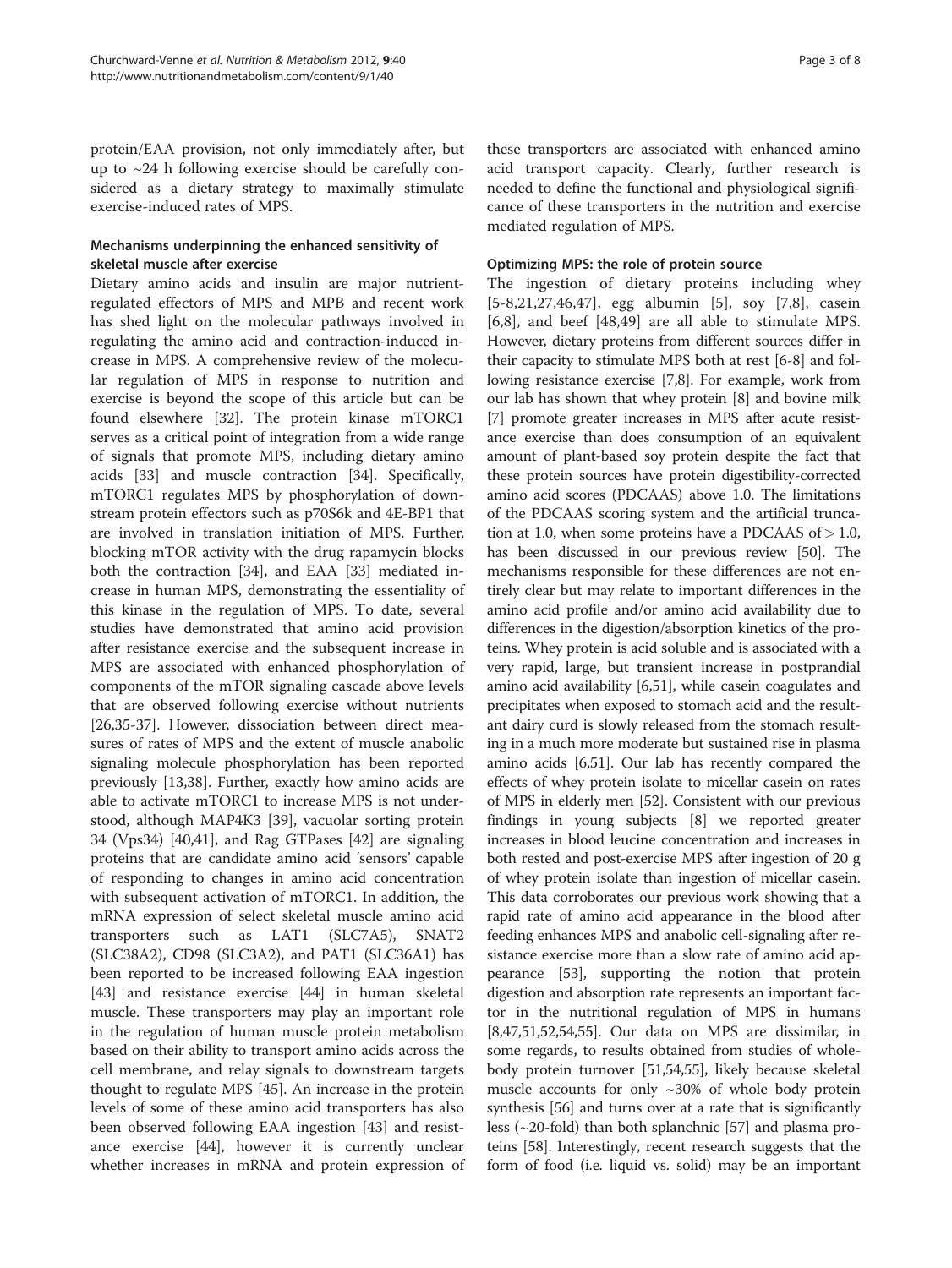factor regulating postprandial plasma amino acid availability [\[59\]](#page-7-0). For example, Conley and colleagues [\[59\]](#page-7-0) showed greater increases in plasma amino acids that were more sustained following beverage administration as compared to the same supplement (i.e. energy and macronutrient matched) provided in solid food-form. These findings are interesting in light of the fact that the postprandial rise in plasma EAA [\[60\]](#page-7-0) and/or leucine [\[61,62](#page-7-0)] appears to be key regulator of the postprandial rise in MPS, but more research is needed to determine the physiological relevance of food form as it pertains to the regulation of MPS.

# Leucine as a nutrient signal in skeletal muscle

Of the amino acids, the EAA are primarily responsible for stimulating MPS [[63,64](#page-7-0)], whereas non-essential amino acids appear ineffective in this regard [[65\]](#page-7-0). The branched-chain amino acid (BCAA) leucine appears unique among the EAA as a key regulator of translation initiation of MPS [[66,67\]](#page-7-0). For example, leucine, but not isoleucine or valine can stimulate an increase in MPS through activation of the mTOR-p70S6k pathway in animals [[66,68](#page-7-0)]. Work in cell culture utilizing C2C12 cells has demonstrated that leucine is the most potent among the EAA in its ability to increase the phosphorylation status of p70S6k, and the only EAA capable of increasing the phosphorylation status of mTOR and 4E-BP1 [[69\]](#page-7-0). Taking these data into account, recent research has focused on utilizing leucine as part of a nutritional intervention to modulate MPS and/or muscle mass in humans. Tipton and colleagues [[12\]](#page-5-0) examined the effect of free leucine (3.4 g) added to whey protein (16.6 g) on rates of MPS after acute resistance exercise and reported no further increase in MPS with the addition of free leucine compared to that previously reported for 20 g whey protein. However, these data are not surprising in light of work from our group [\[5](#page-5-0)] and others [\[4](#page-5-0)] in which the dose–response relationship between protein/EAA ingestion and MPS was examined. Moore and colleagues [\[5](#page-5-0)] reported that MPS was maximally stimulated in young men with 20 g of high-quality protein after resistance exercise, with 40 g of protein resulting not in increased MPS above that observed with 20 g, but simply elevated levels of amino acid oxidation. Thus, ingestion of leucine in amounts greater than that found in a saturating dose (20–25 g whey protein containing 2.5-3.0 g leucine) of high quality protein, is unlikely to further stimulate an increase in the magnitude or duration of MPS. However, these data are taken from young healthy men weighing  $\sim$ 86 kg and the maximally effective dose of protein may be quite different in, for example, a  $~50$  kg female gymnast or a 120 kg bodybuilder. The elderly also represent a population that may require greater amounts of dietary protein and/or leucine to mount a robust increase in MPS in response to feeding [[70,71\]](#page-7-0). Future research is

needed to define the amount of leucine required to stimulate MPS in both young and elderly adults and to clearly establish the role of other EAA in the regulation of MPS with feeding and resistance exercise.

# Post-exercise nutrition for the elderly

Defining nutritional interventions that maximally stimulate rates of MPS are of interest in the development of therapeutic strategies designed combat age-related muscle loss (sarcopenia). The cause of sarcopenia is likely multi-facted [[72](#page-7-0)], however some evidence suggests that that the elderly are 'resistant' to the anabolic effects of amino acids [\[4](#page-5-0)[,73\]](#page-7-0) and resistance exercise [[74\]](#page-7-0), and to the anti-proteolytic effects of insulin [\[75](#page-7-0)]. For example, Kumar and colleagues [\[74](#page-7-0)] reported an age-related blunting of the MPS response in the post-absorptive state following acute resistance exercise performed over a range of intensities (20-90% 1RM) when measured over 1-2 h post-exercise recovery. However, since freeliving individuals typically eat after resistance exercise, it can only be speculated whether the same blunted MPS response between young and old would have been observed in the fed-state.

Despite the diminished response to amino acid provision and exercise in the elderly, it appears that the additive effects of feeding and resistance exercise on rates of MPS are preserved in this population, with several studies showing that combined feeding and exercise results in greater increases in MPS than feeding alone [[48,52,](#page-6-0)[76\]](#page-7-0). Our lab has recently examined the dose–response relationship between whey protein ingestion and myofibrillar protein synthesis under both rested and post-resistance exercise conditions in the elderly [\[76](#page-7-0)]. Contrary to young participants in whom MPS is maximally stimulated after resistance exercise with  $\sim$ 20 g of protein, 40 g of protein increased rates of MPS in the elderly more than 20 g when consumed after resistance exercise [[76\]](#page-7-0), suggesting that the elderly may benefit from a greater amount of amino acids and/or leucine after resistance exercise to maximize myofibrillar protein synthesis. In support of the elderly responding to greater amounts of leucine, Katsanos and colleagues (2006) reported that a 6.7 g mixture of EAA containing 26% leucine was unable to promote an increase MPS above basal levels in the elderly; however, when the leucine content of the same EAA mixture was increased to 41%, MPS was stimulated above basal to the same extent as that observed in young subjects [[70](#page-7-0)]. These findings suggest that amino acid composition, and not simply total EAA is of key importance in determining the postprandial response of MPS in elderly muscle. However, the efficacy of free leucine supplementation with meal feeding as a strategy to augment muscle mass in the elderly is not currently supported. Verhoeven and colleagues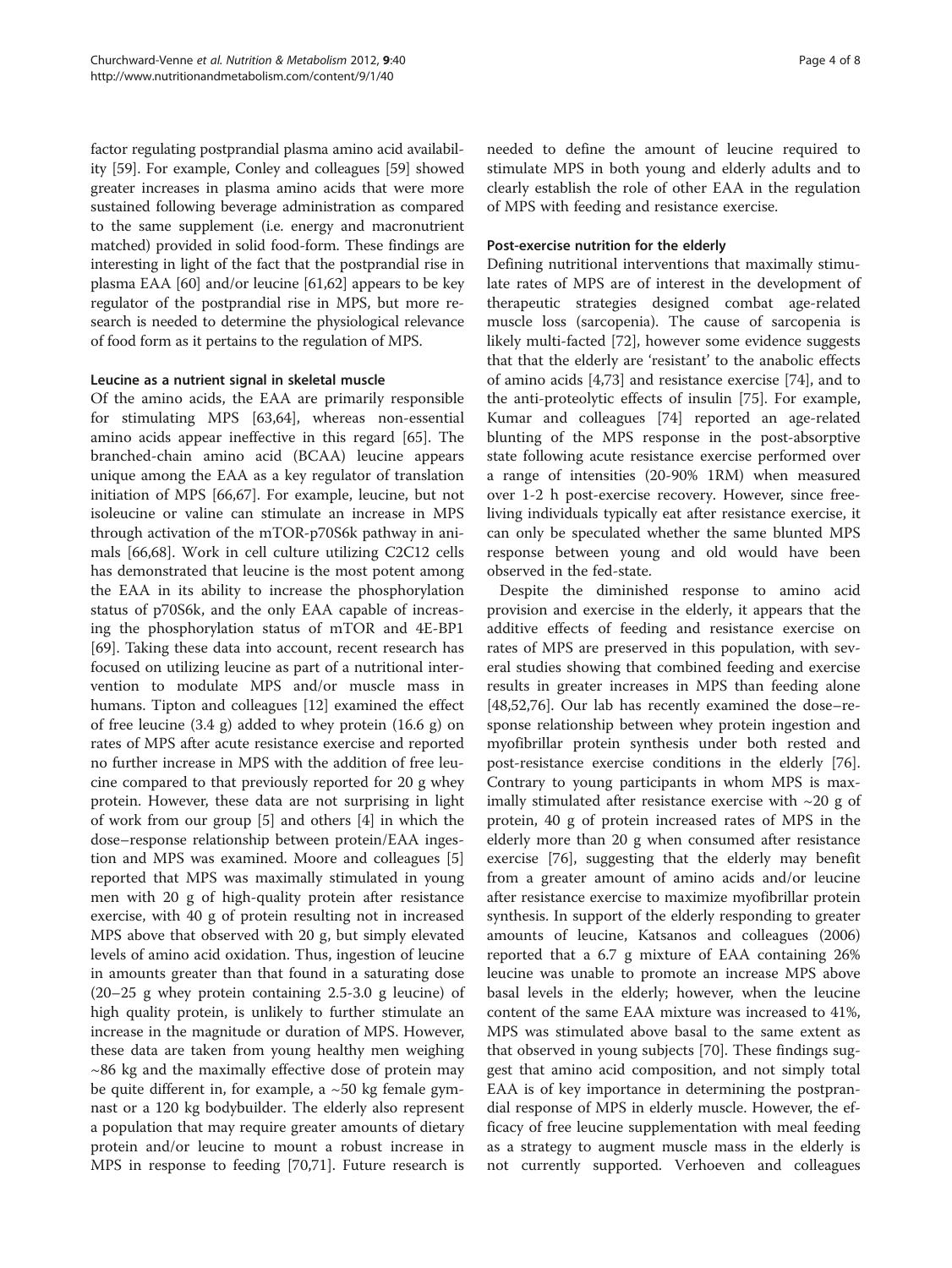(2009) examined the efficacy of long-term leucine supplementation on skeletal muscle mass in elderly subjects and reported that supplemental leucine (7.5 g per day with meals) for a 12-week period did not increase skeletal muscle mass or strength when compared to an energymatched placebo [[77](#page-7-0)]. However, this was only in subjects who were consuming standard meals and meal-induced gains in lean mass from feeding alone, without resistance exercise are likely to be small, especially over a period of 12 weeks. Further, the leucine supplementation was associated with declines in circulating valine and isoleucine which could have become limiting for the stimulation of MPS [\[77\]](#page-7-0). Studies in animals have shown that leucine provision leads to a decline in circulating EAA and reduces the duration of the amino acid mediated increase in MPS [\[78\]](#page-7-0); however, when this decrease is prevented and basal amino acid concentrations are maintained, the response of MPS to amino acid provision lasts ~2 hours [[79](#page-7-0)]. Overall, additional dietary leucine, which may be obtained from high quality proteins and not necessarily in crystalline form, may be of some benefit to the elderly from the perspective of increasing MPS [\[70,71](#page-7-0)]. More research is needed to examine the effect of leucine-enriched amino acid provision in the early time period after resistance exercise on MPS and gains in lean mass following more long-term training.

Recently, Smith and colleagues (2011a, 2011b) have examined the role of supplemental (4 g day for 8 weeks) omega 3 polyunsaturated fatty acids on rates of MPS and the activation of signaling proteins within the mTOR-p70S6k pathway in both young and middle aged [[80\]](#page-7-0), and elderly subjects [[81](#page-7-0)]. In all age groups examined, supplementation with omega 3 fatty acids significantly increased the magnitude of the amino acid/insulin induced stimulation of MPS and phosphorylation of mTOR [\[80,81\]](#page-7-0). Although the mechanisms are currently unknown, these results suggest that omega 3 polyunsaturated fatty acids possess anabolic properties via their ability to enhance the sensitivity of skeletal muscle to amino acids and insulin, even in young healthy individuals [[80](#page-7-0),[81](#page-7-0)]. Recently it has been shown that supplemental fish oil  $(2 \text{ g/day})$  is also able to enhance the adaptive response to chronic resistance exercise training by promoting increases in muscle strength in elderly women [\[82\]](#page-7-0). Future research should examine the role of supplemental omega 3 polyunsaturated fatty acids on lean muscle mass accrual following a period of chronic resistance exercise training in both the young and elderly.

# Role of carbohydrate and insulin in the regulation of muscle protein metabolism

Consumption of a typical mixed meal is generally associated with the ingestion of not only dietary proteins and amino acids, but also carbohydrates and lipids. While

almost nothing is known about the impact of lipidprotein co-ingestion on direct measures of MPS with feeding and resistance exercise, Elliot and colleagues [[83\]](#page-7-0) reported that threonine and phenylalanine uptake (indicative of an anabolic response) was greater after ingestion of whole milk (8.2 g fat, 8.0 g protein, 11.4 carbohydrate: total 627 kcal) as compared to fat free milk or isocaloric control conditions that were devoid of fat. The reason for the greater anabolism after whole milk ingestion is not entirely clear; however, it may relate to the greater muscle perfusion, at least in that study. Previous studies have investigated the role of carbohydrate (CHO) in the regulation of human muscle protein metabolism [[16-19,](#page-5-0)[84\]](#page-7-0). Intake of CHO is associated with increased levels of circulating insulin, which has a strong inhibitory effect on MPB [[38](#page-6-0),[85,86](#page-7-0)], and thus is able to improve net protein balance [\[16-19](#page-5-0)[,84](#page-7-0)]. However, in the absence of amino acid intake, CHO intake does not result in a positive net protein balance [[19,](#page-5-0)[84\]](#page-7-0). Our lab has recently examined the effect of carbohydrate-protein co-ingestion as compared to protein intake alone on rates of MPS and MPB after acute resistance exercise in young men [[17\]](#page-5-0). Subjects consumed 25 g of whey protein or 25 g of whey protein with 50 g of added CHO as maltodextrin. Area under the plasma insulin curve was  $\sim$  5-fold higher following protein-carbohydrate co-ingestion, however measures of limb blood flow, MPS, and MPB at rest and after resistance exercise were not different as compared to protein alone [[17](#page-5-0)]. Therefore, when protein intake is of sufficient quantity to maximize MPS (see [[5\]](#page-5-0)), the resulting hyperaminoacidemia/hyperinsulinemia is sufficient to not only maximize MPS, but also fully inhibit MPB. These findings corroborate earlier work by Greenhaff and colleagues (2008) who demonstrated that low concentrations  $(5 \text{ mU/L})$  of insulin are *required* to mediate a maximal amino acid induced stimulation of leg protein synthesis, and that increasing plasma insulin up to 30 mU/L was required to reduce leg protein breakdown by over 50% and increase net protein balance, but concentrations above this were not further inhibitory for protein breakdown [[38\]](#page-6-0). It is important to note that although CHO may not be fundamentally important in altering net protein balance after resistance exercise when adequate protein is provided, muscle glycogen is reduced following resistance exercise [\[87,88](#page-7-0)] and CHO has an important role in muscle glycogen resynthesis and is therefore useful to enhance recovery from training [[89\]](#page-7-0).

### Conclusions

Nutritional interventions designed to maximally stimulate MPS may be useful for those individuals concerned with enhancing skeletal muscle protein accretion, particularly when they are combined with a program of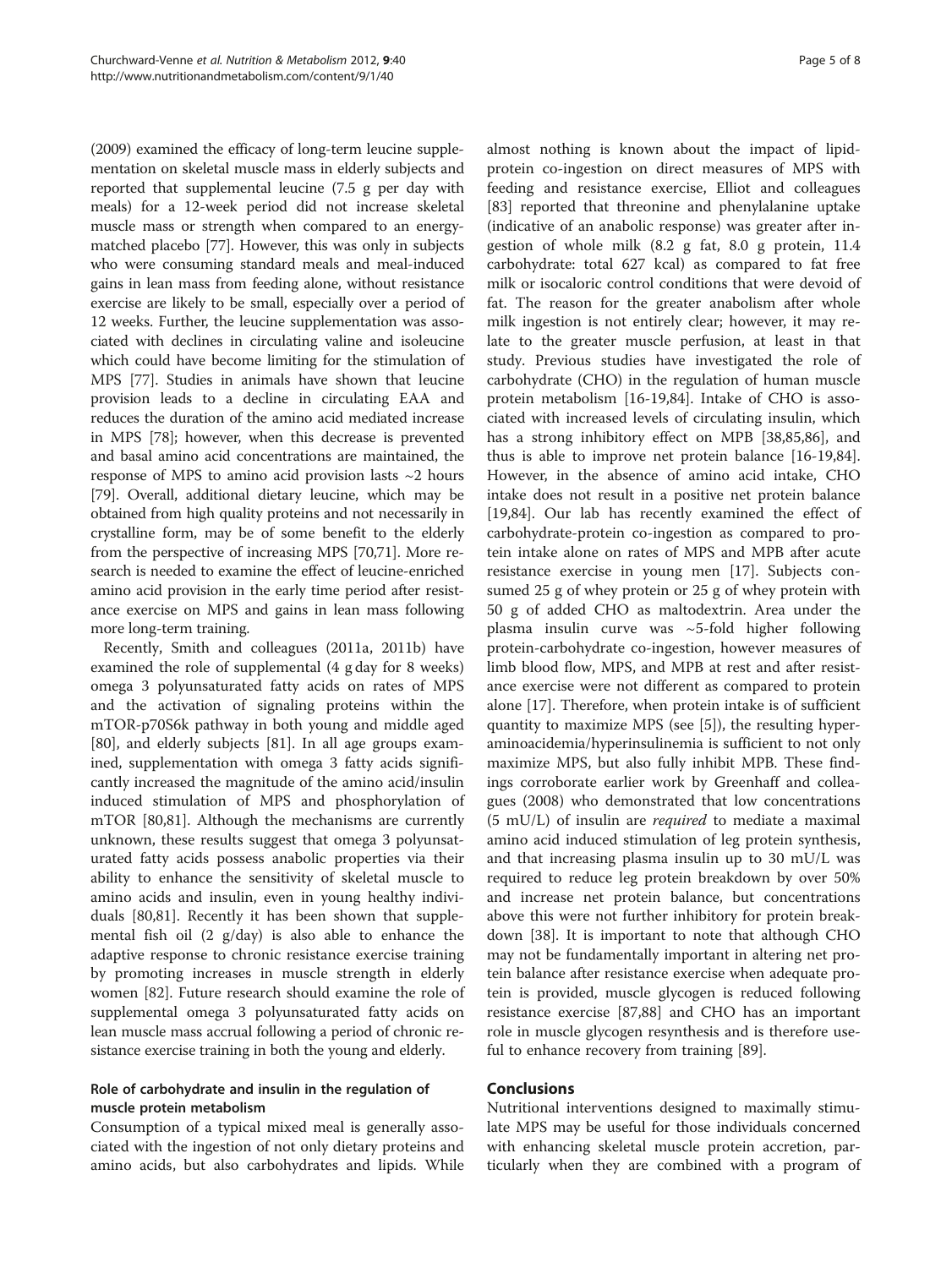<span id="page-5-0"></span>chronic resistance exercise. Factors including protein/ EAA dose, protein source, timing of protein ingestion, and amino acid composition appear to impact the magnitude, and possibly duration, of postprandial MPS. Therefore, in terms of current recommendations it appears that consumption of  $\sim$  20–25 g (corresponding to  $\sim$  8–10 g EAA) [5] of a rapidly absorbed protein [6,8,[53\]](#page-6-0) may serve to maximally stimulate MPS after resistance exercise in young healthy individuals. Ideal candidates to fulfill such criteria appear to be whey [6,8] or bovine milk [7]. Whether these recommendations hold for individuals outside of  $~80-90$  kg is unknown and future research is warranted to address this question.

For the elderly, consumption of high quality leucinerich proteins, such as whey, may be of primary importance to maximize MPS [\[70,71](#page-7-0)] although addition of free leucine to meals does not appear to be an effective strategy to enhance muscle mass or strength, at least when measured over 12 weeks [\[77](#page-7-0)]. We propose that there is, at least in young individuals, an extended 'window of anabolic opportunity' beyond the immediate post-exercise period that persists for at least 24 h, which may result from muscle fibre recruitment dependent enhanced sensitivity of skeletal muscle to amino acid provision. Although amino acids appear to be the primary nutrient effectors of MPS and can independently enhance muscle protein accrual, their effect on MPS, and ultimately muscle growth will be enhanced by chronic resistance exercise.

#### Abbreviations

CHO: Carbohydrate; EAA: Essential amino acid; MPB: Muscle protein breakdown; MPS: Muscle protein synthesis.

#### Competing interests

The authors declare that they have no competing interests.

#### Acknowledgments

We thank Daniel West and Cameron Mitchell for helpful discussions and feedback on the manuscript.

#### Funding

Funding for this project was provided by the Natural Science and Engineering Research council of Canada (NSERC) and by the Canadian Institute of Health Research (CIHR) grants to SMP and an NSERC postgraduate scholarship to TACV.

#### Authors' contributions

TACV, NAB, and SMP wrote and edited the manuscript. All authors read and approved the final manuscript.

#### Received: 9 February 2012 Accepted: 17 May 2012 Published: 17 May 2012

#### References

- Burd NA, Tang JE, Moore DR, Phillips SM: Exercise training and protein metabolism: influences of contraction, protein intake, and sex-based differences. J Appl Physiol 2009, 106:1692–1701.
- Kumar V, Atherton P, Smith K, Rennie MJ: Human muscle protein synthesis and breakdown during and after exercise. J Appl Physiol 2009, 106: 2026–2039.
- Biolo G, Tipton KD, Klein S, Wolfe RR: An abundant supply of amino acids enhances the metabolic effect of exercise on muscle protein. Am J Physiol 1997, 273:E122–E129.
- 4. Cuthbertson D, Smith K, Babraj J, Leese G, Waddell T, Atherton P, Wackerhage H, Taylor PM, Rennie MJ: Anabolic signaling deficits underlie amino acid resistance of wasting, aging muscle. The FASEB journal: official publication of the Federation of American Societies for Experimental Biology 2005, 19:422–424.
- 5. Moore DR, Robinson MJ, Fry JL, Tang JE, Glover EI, Wilkinson SB, Prior T, Tarnopolsky MA, Phillips SM: Ingested protein dose response of muscle and albumin protein synthesis after resistance exercise in young men. Am J Clin Nutr 2009, 89:161–168.
- 6. Pennings B, Boirie Y, Senden JM, Gijsen AP, Kuipers H, van Loon LJ: Whey protein stimulates postprandial muscle protein accretion more effectively than do casein and casein hydrolysate in older men. Am J Clin Nutr 2011, 93:997–1005.
- 7. Wilkinson SB, Tarnopolsky MA, Macdonald MJ, Macdonald JR, Armstrong D, Phillips SM: Consumption of fluid skim milk promotes greater muscle protein accretion after resistance exercise than does consumption of an isonitrogenous and isoenergetic soy-protein beverage. Am J Clin Nutr 2007, 85:1031–1040.
- 8. Tang JE, Moore DR, Kujbida GW, Tarnopolsky MA, Phillips SM: Ingestion of whey hydrolysate, casein, or soy protein isolate: effects on mixed muscle protein synthesis at rest and following resistance exercise in young men. J Appl Physiol 2009, 107:987–992.
- 9. Hartman JW, Tang JE, Wilkinson SB, Tarnopolsky MA, Lawrence RL, Fullerton AV, Phillips SM: Consumption of fat-free fluid milk after resistance exercise promotes greater lean mass accretion than does consumption of soy or carbohydrate in young, novice, male weightlifters. Am J Clin Nutr 2007, 86:373–381.
- 10. Tipton KD, Rasmussen BB, Miller SL, Wolf SE, Owens-Stovall SK, Petrini BE, Wolfe RR: Timing of amino acid-carbohydrate ingestion alters anabolic response of muscle to resistance exercise. Am J Physiol Endocrinol Metab 2001, 281:E197–E206.
- 11. Fujita S, Dreyer HC, Drummond MJ, Glynn EL, Volpi E, Rasmussen BB: Essential amino acid and carbohydrate ingestion before resistance exercise does not enhance postexercise muscle protein synthesis. J Appl Physiol 2009, 106:1730–1739.
- 12. Tipton KD, Elliott TA, Ferrando AA, Aarsland AA, Wolfe RR: Stimulation of muscle anabolism by resistance exercise and ingestion of leucine plus protein. Applied physiology, nutrition, and metabolism = Physiologie appliquee, nutrition et metabolisme 2009, 34:151–161.
- 13. Glynn EL, Fry CS, Drummond MJ, Timmerman KL, Dhanani S, Volpi E, Rasmussen BB: Excess leucine intake enhances muscle anabolic signaling but not net protein anabolism in young men and women. J Nutr 2010, 140:1970–1976.
- 14. Koopman R, Verdijk LB, Beelen M, Gorselink M, Kruseman AN, Wagenmakers AJ, Kuipers H, van Loon LJ: Co-ingestion of leucine with protein does not further augment post-exercise muscle protein synthesis rates in elderly men. Br J Nutr 2008, 99:571–580.
- 15. Tang JE, Lysecki PJ, Manolakos JJ, MacDonald MJ, Tarnopolsky MA, Phillips SM: Bolus arginine supplementation affects neither muscle blood flow nor muscle protein synthesis in young men at rest or after resistance exercise. J Nutr 2011, 141:195–200.
- 16. Glynn EL, Fry CS, Drummond MJ, Dreyer HC, Dhanani S, Volpi E, Rasmussen BB: Muscle protein breakdown has a minor role in the protein anabolic response to essential amino acid and carbohydrate intake following resistance exercise. Am J Physiol Regul Integr Comp Physiol 2010, 299: R533–R540.
- 17. Staples AW, Burd NA, West DW, Currie KD, Atherton PJ, Moore DR, Rennie MJ, Macdonald MJ, Baker SK, Phillips SM: Carbohydrate does not augment exercise-induced protein accretion versus protein alone. Medicine and science in sports and exercise 2011, 43:1154–1161.
- 18. Roy BD, Tarnopolsky MA, MacDougall JD, Fowles J, Yarasheski KE: Effect of glucose supplement timing on protein metabolism after resistance training. J Appl Physiol 1997, 82:1882–1888.
- 19. Borsheim E, Cree MG, Tipton KD, Elliott TA, Aarsland A, Wolfe RR: Effect of carbohydrate intake on net muscle protein synthesis during recovery from resistance exercise. J Appl Physiol 2004, 96:674-678.
- 20. Koopman R, Beelen M, Stellingwerff T, Pennings B, Saris WH, Kies AK, Kuipers H, van Loon LJ: Coingestion of carbohydrate with protein does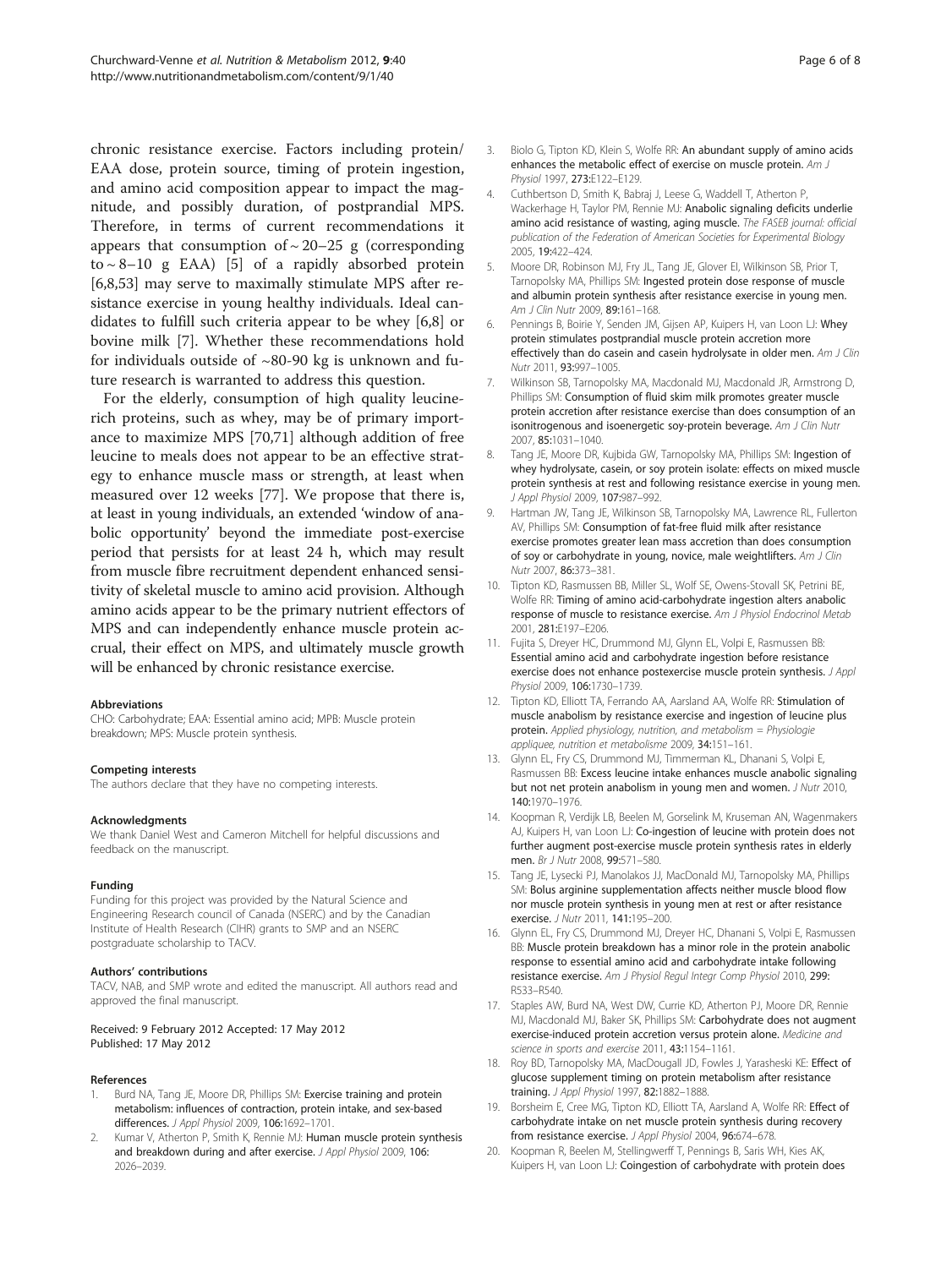<span id="page-6-0"></span>not further augment postexercise muscle protein synthesis. Am J Physiol Endocrinol Metab 2007, 293:E833–E842.

- 21. Moore DR, Tang JE, Burd NA, Rerecich T, Tarnopolsky MA, Phillips SM: Differential stimulation of myofibrillar and sarcoplasmic protein synthesis with protein ingestion at rest and after resistance exercise. J Physiol 2009, 587:897–904.
- 22. Atherton PJ, Etheridge T, Watt PW, Wilkinson D, Selby A, Rankin D, Smith K, Rennie MJ: Muscle full effect after oral protein: time-dependent concordance and discordance between human muscle protein synthesis and mTORC1 signaling. Am J Clin Nutr 2010, 92:1080-1088.
- 23. Bohe J, Low JF, Wolfe RR, Rennie MJ: Latency and duration of stimulation of human muscle protein synthesis during continuous infusion of amino acids. J Physiol 2001, 532:575–579.
- 24. Phillips SM, Tipton KD, Aarsland A, Wolf SE, Wolfe RR: Mixed muscle protein synthesis and breakdown after resistance exercise in humans. Am J Physiol 1997, 273:E99–E107.
- 25. Tipton KD, Ferrando AA, Phillips SM, Doyle D Jr, Wolfe RR: Postexercise net protein synthesis in human muscle from orally administered amino acids. Am J Physiol 1999, 276:E628–E634.
- 26. Dreyer HC, Drummond MJ, Pennings B, Fujita S, Glynn EL, Chinkes DL, Dhanani S, Volpi E, Rasmussen BB: Leucine-enriched essential amino acid and carbohydrate ingestion following resistance exercise enhances mTOR signaling and protein synthesis in human muscle. Am J Physiol Endocrinol Metab 2008, 294:E392–E400.
- 27. Burd NA, West DW, Moore DR, Atherton PJ, Staples AW, Prior T, Tang JE, Rennie MJ, Baker SK, Phillips SM: Enhanced amino acid sensitivity of myofibrillar protein synthesis persists for up to 24 h after resistance exercise in young men. J Nutr 2011, 141:568–573.
- 28. Burd NA, West DW, Staples AW, Atherton PJ, Baker JM, Moore DR, Holwerda AM, Parise G, Rennie MJ, Baker SK, Phillips SM: Low-load high volume resistance exercise stimulates muscle protein synthesis more than highload low volume resistance exercise in young men. PLoS One 2010, 5: e12033.
- 29. Beelen M, Tieland M, Gijsen AP, Vandereyt H, Kies AK, Kuipers H, Saris WH, Koopman R, van Loon LJ: Coingestion of carbohydrate and protein hydrolysate stimulates muscle protein synthesis during exercise in young men, with no further increase during subsequent overnight recovery. J Nutr 2008, 138:2198–2204.
- 30. Groen BB, Res PT, Pennings B, Hertle E, Senden JM, Saris WH, van Loon LJ: Intragastric protein administration stimulates overnight muscle protein synthesis in elderly men. Endocrinology and metabolism: American journal of physiology; 2011.
- 31. Res PT, Groen B, Pennings B, Beelen M, Wallis GA, Gijsen AP, Senden JM, van Loon LJ: Protein Ingestion Prior To Sleep Improves Post-Exercise Overnight Recovery. Medicine and science in sports and exercise 2012, 44 (4):692–700.
- 32. Kimball SR, Jefferson LS: Control of translation initiation through integration of signals generated by hormones, nutrients, and exercise. J Biol Chem 2010, 285:29027–29032.
- 33. Dickinson JM, Fry CS, Drummond MJ, Gundermann DM, Walker DK, Glynn EL, Timmerman KL, Dhanani S, Volpi E, Rasmussen BB: Mammalian target of rapamycin complex 1 activation is required for the stimulation of human skeletal muscle protein synthesis by essential amino acids. J Nutr 2011, 141:856–862.
- 34. Drummond MJ, Fry CS, Glynn EL, Dreyer HC, Dhanani S, Timmerman KL, Volpi E, Rasmussen BB: Rapamycin administration in humans blocks the contraction-induced increase in skeletal muscle protein synthesis. Physiol 2009, 587:1535–1546.
- 35. Karlsson HK, Nilsson PA, Nilsson J, Chibalin AV, Zierath JR, Blomstrand E: Branched-chain amino acids increase p70S6k phosphorylation in human skeletal muscle after resistance exercise. Am J Physiol Endocrinol Metab 2004, 287:E1–E7.
- 36. Koopman R, Wagenmakers AJ, Manders RJ, Zorenc AH, Senden JM, Gorselink M, Keizer HA, van Loon LJ: Combined ingestion of protein and free leucine with carbohydrate increases postexercise muscle protein synthesis in vivo in male subjects. Am J Physiol Endocrinol Metab 2005, 288:E645–E653.
- 37. Moore DR, Atherton PJ, Rennie MJ, Tarnopolsky MA, Phillips SM: Resistance exercise enhances mTOR and MAPK signalling in human muscle over that seen at rest after bolus protein ingestion. Acta Physiol (Oxf) 2011, 201:365–372.
- 38. Greenhaff PL, Karagounis LG, Peirce N, Simpson EJ, Hazell M, Layfield R, Wackerhage H, Smith K, Atherton P, Selby A, Rennie MJ: Disassociation between the effects of amino acids and insulin on signaling, ubiquitin ligases, and protein turnover in human muscle. Am J Physiol Endocrinol Metab 2008, 295:E595–E604.
- 39. Findlay GM, Yan L, Procter J, Mieulet V, Lamb RF: A MAP4 kinase related to Ste20 is a nutrient-sensitive regulator of mTOR signalling. Biochem J 2007, 403:13–20.
- 40. Nobukuni T, Joaquin M, Roccio M, Dann SG, Kim SY, Gulati P, Byfield MP, Backer JM, Natt F, Bos JL, et al: Amino acids mediate mTOR/raptor signaling through activation of class 3 phosphatidylinositol 3OH-kinase. Proc Natl Acad Sci USA 2005, 102:14238–14243.
- 41. Byfield MP, Murray JT, Backer JM: hVps34 is a nutrient-regulated lipid kinase required for activation of p70 S6 kinase. J Biol Chem 2005, 280:33076–33082.
- 42. Sancak Y, Peterson TR, Shaul YD, Lindquist RA, Thoreen CC, Bar-Peled L, Sabatini DM: The Rag GTPases bind raptor and mediate amino acid signaling to mTORC1. Science 2008, 320:1496–1501.
- 43. Drummond MJ, Glynn EL, Fry CS, Timmerman KL, Volpi E, Rasmussen BB: An increase in essential amino acid availability upregulates amino acid transporter expression in human skeletal muscle. Am J Physiol Endocrinol Metab 2010, 298:E1011–E1018.
- 44. Drummond MJ, Fry CS, Glynn EL, Timmerman KL, Dickinson JM, Walker DK, Gundermann DM, Volpi E, Rasmussen BB: Skeletal muscle amino acid transporter expression is increased in young and older adults following resistance exercise. J Appl Physiol 2011, 111:135–142.
- 45. Hundal HS, Taylor PM: Amino acid transceptors: gate keepers of nutrient exchange and regulators of nutrient signaling. Am J Physiol Endocrinol Metab 2009, 296:E603–E613.
- 46. Burd NA, Holwerda AM, Selby KC, West DW, Staples AW, Cain NE, Cashaback JG, Potvin JR, Baker SK, Phillips SM: Resistance exercise volume affects myofibrillar protein synthesis and anabolic signalling molecule phosphorylation in young men. J Physiol 2010, 588:3119–3130.
- 47. Reitelseder S, Agergaard J, Doessing S, Helmark IC, Lund P, Kristensen NB, Frystyk J, Flyvbjerg A, Schjerling P, van Hall G, et al: Whey and casein labeled with L-[1-13 C]leucine and muscle protein synthesis: effect of resistance exercise and protein ingestion. Am J Physiol Endocrinol Metab 2011, 300:E231–E242.
- Symons TB, Sheffield-Moore M, Mamerow MM, Wolfe RR, Paddon-Jones D: The anabolic response to resistance exercise and a protein-rich meal is not diminished by age. J Nutr Health Aging 2011, 15:376–381.
- 49. Symons TB, Sheffield-Moore M, Wolfe RR, Paddon-Jones D: A moderate serving of high-quality protein maximally stimulates skeletal muscle protein synthesis in young and elderly subjects. J Am Diet Assoc 2009, 109:1582–1586.
- 50. Phillips SM, Tang JE, Moore DR: The role of milk- and soy-based protein in support of muscle protein synthesis and muscle protein accretion in young and elderly persons. J Am Coll Nutr 2009, 28:343–354.
- 51. Boirie Y, Dangin M, Gachon P, Vasson MP, Maubois JL, Beaufrere B: Slow and fast dietary proteins differently modulate postprandial protein accretion. Proc Natl Acad Sci USA 1997, 94:14930–14935.
- 52. Burd NA, Yang Y, Moore DR, Tang JE, Tarnopolsky MA, Phillips SM: Greater stimulation of myofibrillar protein synthesis with ingestion of whey protein isolate v. micellar casein at rest and after resistance exercise in elderly men. Br J Nutr 2012, :1-5 [Epub ahead of print].
- 53. West DW, Burd NA, Coffey VG, Baker SK, Burke LM, Hawley JA, Moore DR, Stellingwerff T, Phillips SM: Rapid aminoacidemia enhances myofibrillar protein synthesis and anabolic intramuscular signaling responses after resistance exercise. Am J Clin Nutr 2011, 94:795–803.
- 54. Dangin M, Boirie Y, Garcia-Rodenas C, Gachon P, Fauquant J, Callier P, Ballevre O, Beaufrere B: The digestion rate of protein is an independent regulating factor of postprandial protein retention. Am J Physiol Endocrinol Metab 2001, 280:E340–E348.
- 55. Dangin M, Boirie Y, Guillet C, Beaufrere B: Influence of the protein digestion rate on protein turnover in young and elderly subjects. J Nutr 2002, 132:3228S–3233S.
- 56. Nair KS, Halliday D, Griggs RC: Leucine incorporation into mixed skeletal muscle protein in humans. Am J Physiol 1988, 254:E208–E213.
- 57. Nakshabendi IM, Obeidat W, Russell RI, Downie S, Smith K, Rennie MJ: Gut mucosal protein synthesis measured using intravenous and intragastric delivery of stable tracer amino acids. Am J Physiol 1995, 269:E996–E999.